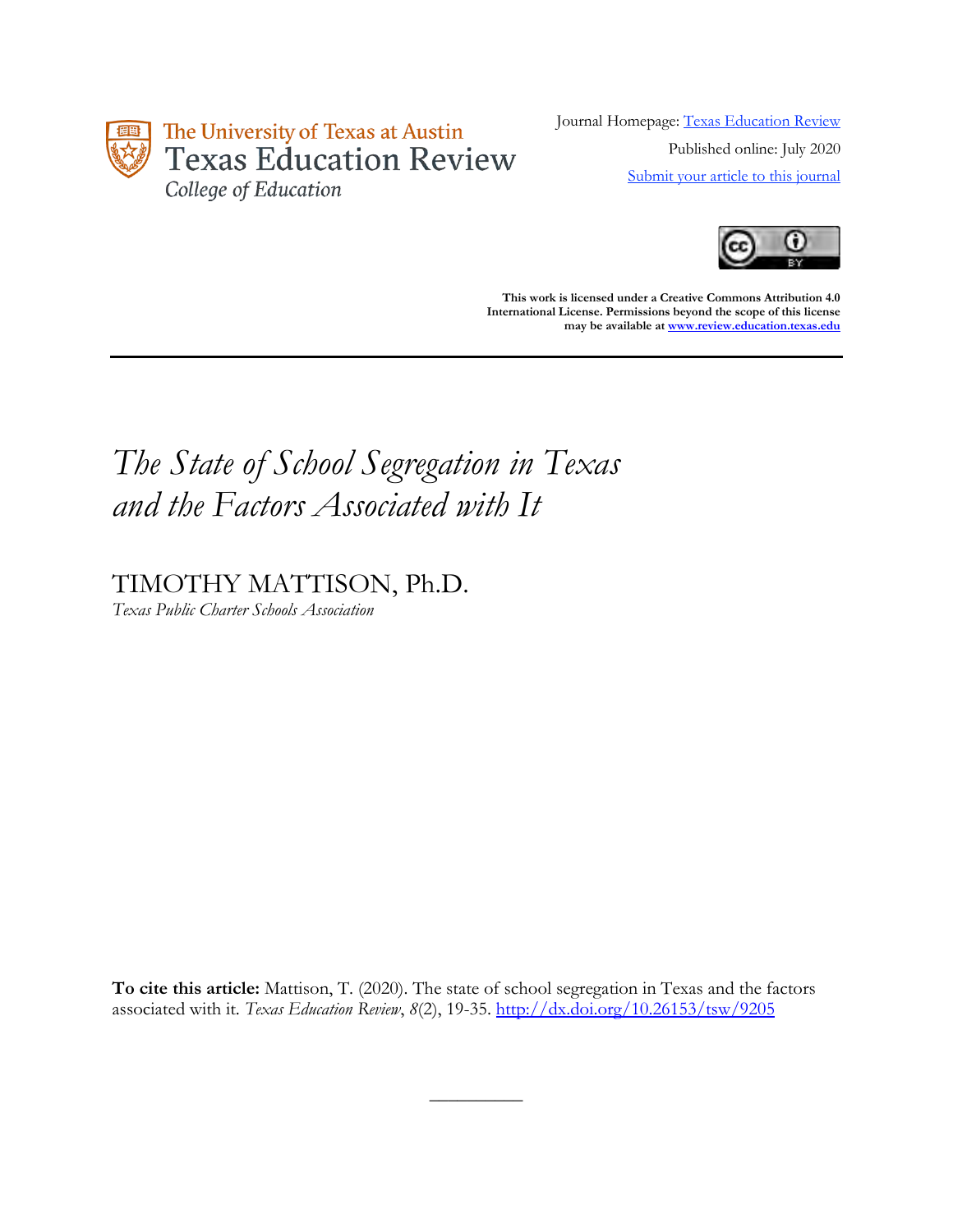## **The State of School Segregation in Texas and the Factors Associated with It**

DR. TIMOTHY MATTISON Texas Public Charter Schools Association

## **School Segregation Harms Children of Color**

In 1957, a group of nine Black teenagers bravely confronted the Arkansas National Guard, which blocked them from entering their recently integrated high school after Brown v. Board of Educ., 347 U.S. 483 (1954). The standoff ended only after President Eisenhower ordered federal troops to escort these students into their school (Fitzgerald, 2007). By refusing to be turned away from their rightful place in an integrated school, the children became known as the "Little Rock Nine." They pushed the United States to honor the constitution's equal protection clause enshrined in the 14th amendment. Furthermore, their stoic steadfastness in the face of racial hatred provided future civil rights leaders a powerful image of justice to evoke and remind the public of this nation's promise to treat all people equally, especially in education through desegregation. Unfortunately, since the 1970s, desegregation efforts failed to keep the promise of equality in the 14th amendment. Desegregation efforts stalled in the past three decades, even as the percentage of Black and Hispanic students around the country increased dramatically (Reardon & Owens, 2014). Consequently, according to Reardon & Owens (2014), students of color in high poverty schools—one measure of segregation—was highly segregated in 2016 with 46.6% of students of color in high poverty schools compared to 8.3% of White students.

As a result of these disappointing desegregation outcomes, Black and Hispanic children in segregated schools suffer academically. According to Condron et al. (2013), Black and Hispanic children who attend segregated schools have poorer academic outcomes than those from more integrated schools. These researchers used multiple regression analysis in their study of 4th grade scores from the National Assessment of Educational Performance (NAEP) and found a strong negative relationship between school segregation and NAEP scores in both reading and math. Hanushek et al. (2009) found similar results in a study using stacked panel data from Texas that measured the current and cumulative past inputs to student achievement, including segregation. They determined these negative effects of segregation were much more pronounced for Black versus Hispanic students. Condron et al. (2013) argued that segregated Black and Hispanic children earn lower standardized test scores because their schools received fewer state and local resources than integrated schools. Another concern raised regarding race-based school segregation is school funding. Public school funding comes from property tax revenue, which is higher in White, property-rich neighborhoods (Bischoff & Reardon, 2014). Kreisman and Steinberg (2019) provide evidence of the relationship between school funding and student achievement using data from Texas. They found that a \$1,000 increase every year in foundation funding is associated with a 0.1 standard deviation increase in reading scores and a 0.08 increase in math (Kreisman & Steinberg, 2019).

Investigating school segregation by race and ethnicity in Texas is critical when considering the state's demographics and past reports on school segregation. Texas public schools are becoming increasingly Hispanic with every passing year (Musgrave, 2019). Orfield et al. (2016) pointed out that as the Hispanic population grows, Texas consistently ranks as the third most segregated state by ethnicity nationwide. This researcher determined the level of segregation by using an exposure index that measures Hispanic students' exposure to white children. By contrast, according to the Texas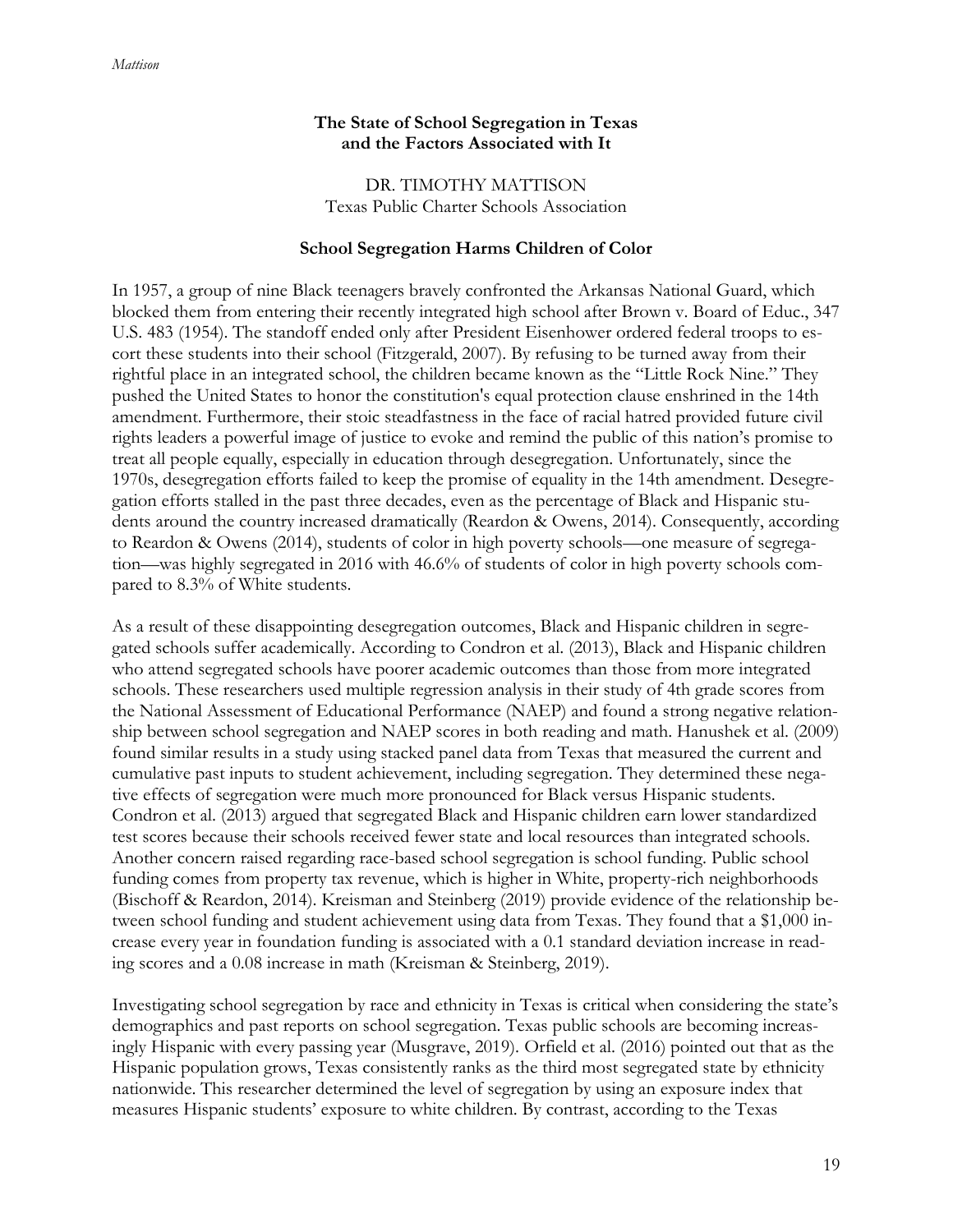Education Agency (2020), the statewide percentage of black public-school students has remained steady over the past five years. However, Orfield et al. (2016) reported that black student is the second-highest in the country using the same exposure index.

This study investigated school segregation by race and ethnicity in Texas and tackled the following research questions:

1.) What is the current state of school segregation by race and ethnicity in Texas, and how does it differ between public charter and traditional public schools?

2.) What factors are associated with variations in segregation in Texas public schools?

One goal of this research was to examine school segregation by race and ethnicity in Texas. This will help Texas voters and lawmakers decide whether further actions are necessary to decrease school segregation. Additionally, I tested for the existence of relationships that past researchers uncovered between various factors and school segregation by race and ethnicity. Understanding associated factors could help researchers who study segregation explain the conditions under which these relationships do not exist.

This paper starts with a brief overview of the history of segregation through the lens of critical race theory. Next, a literature review is provided, which discusses the factors that past researchers have found to be associated with school segregation by race and ethnicity. The paper then includes segregation measurement and methodology sections, which review methods used to measure school segregation. This paper subsequently reports results on school segregation in Texas and analyzes study findings.

## **Brief History of School Segregation**

When Dr. Martin Luther King Jr. delivered his "I Have a Dream" speech in 1963 at the March on Washington for Jobs and Freedom, his words stirred support among the American public for racial equality and integration. He delivered his speech 73 years after the United States passed the Morrill Act in 1890, which banned new land-grant colleges from using race as an admissions criterion (Boucher, 2017). Dr. King's speech also took place 9 years after Brown v. Board of Educ. (1954), which declared that de jure segregation of Black and Hispanic students was a violation of the Equal Protection Clause of the Fourteenth Amendment (Brown v. Board of Educ., 1954). Soon after Dr. King's speech and amidst a national civil rights movement, President Johnson signed the 1964 War on Poverty Act and the 1965 Elementary and Secondary Education Act, two pieces of legislation which increased education and social safety net funding for low-income students and families (Zeitz, 2019). Brown v. Board of Educ. (1954) and Dr. King's speech were turning points that rebuked a long history in America of white supremacy and discrimination that falsely characterized Black and Hispanic students as inferior and subhuman (Hasian, 1996). However, these events were not the only pivotal strides in history to end school segregation. One pivotal court case successfully challenged the segregation of Hispanic students prior to 1954. In Mendez v. Westminster School District of Orange County (1947) the United States Court of Appeals for the Ninth Circuit ruled that children of Mexican descent could not be segregated into separate schools because Mexicans are White. In this case, the court also rejected schools' official justification for segregating over 90% of Texas Hispanic students—that they would get better language support in segregated environments (Heilig & Holme, 2013).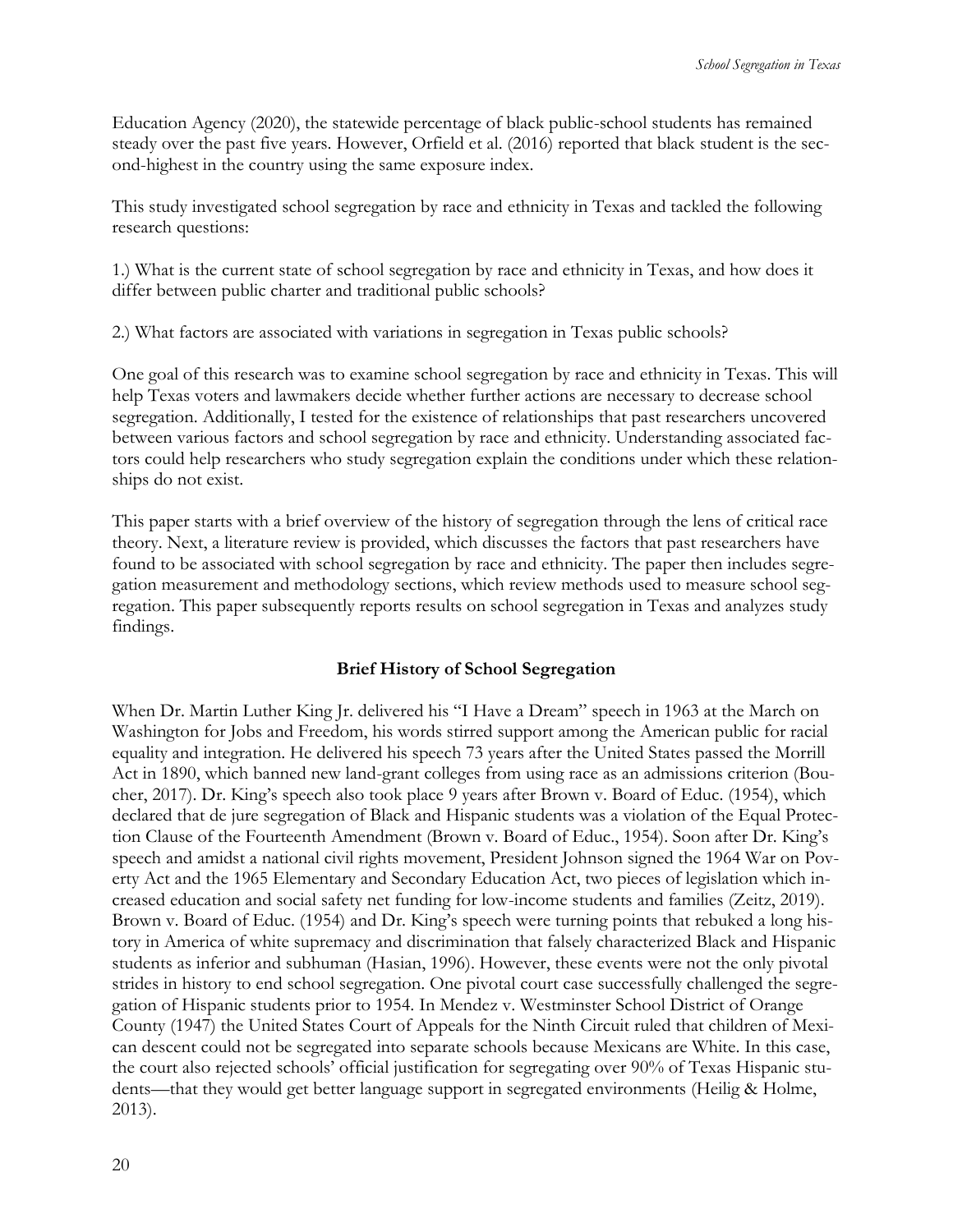In the decade following Dr. King's famous speech, many districts integrated their schools to varying degrees, voluntarily and by state or local order (Schertzer & Walsh, 2019). Yet, for decades after these court decisions, most Black and Hispanic students still attended majority-minority schools (Thompson Dorsey, 2013). To avoid school integration, many White families moved their children out of integrated districts. Over time, this White flight accounted for up to 60% of segregation between schools (Schertzer & Walsh, 2019). As a result, white flight seriously undermined desegregation efforts.

Desegregation efforts then weakened even further due to a series of crucial court cases. The all-White Supreme Court decided in Milliken v. Bradley (1974) that federal courts could not force school districts to be a part of a desegregation order unless there was evidence of equal protection violations (Reardon & Owens, 2014). In addition, in Board of Education in Oklahoma City Public Schools, Independent School District No. 89 v. Dowell (1991), the Court ruled that a school that had eliminated de jure segregation would no longer require desegregation supervision by the district courts (Reardon & Owens, 2014). In Freeman v. Pitts (1992), desegregation efforts weakened even more, when the majority-White Supreme Court established six "Green Factors" that permitted school districts to claim the elimination of de jure and de facto segregation if they addressed five of the six factors. These factors included the integration of the following: student demographics, faculty demographics, staff assignment, transportation, extracurricular activities, and facilities (Thompson Dorsey, 2013). Therefore, schools could claim that they eliminated segregation even though they had not fully integrated Black and White students (Thompson Dorsey, 2013; Wilson, 2016). In Texas, during the years after Brown v. Board of Educ. (1954), the courts placed 60 school districts under integration orders. And as of 2014, twenty-four desegregation orders were still in place despite the existence of the Supreme Court's Green Factors. Reardon & Owens (2014) argue that school segregation by race and ethnicity still persists in Texas. They indicated minority students in high poverty schools—one measure of segregation—was highly segregated in 2016 with 46.6% of students of color in high poverty schools compared to 8.3% of White students. Furthermore, Heilig & Holme (2013) found that Hispanic students in Texas were highly segregated based on ethnicity, poverty, and language ability (Heilig & Holme, 2013).

#### **Literature Review**

The history of segregation in the United States provides an essential backdrop to the literature discussing five main factors associated with school segregation by race and ethnicity. These five factors are residential segregation, socioeconomic status, school accountability scores, school safety, and charter schools. Each factor will be discussed in greater detail.

## **Residential Segregation**

Past studies indicated that school segregation is positively associated with patterns of residential segregation (Frankenberg, 2013; Orfield, 1985). As residential areas become more diverse, so do demographics in schools. For instance, in Frankenberg's (2013) study on the relationship between residential and school segregation, the researcher examined dissimilarity indices for residential and school segregation in 362 major metropolitan areas from the U.S. Census and National Center for Education Statistics from 2000 to 2012. Dissimilarity indices showed that segregation increased with higher levels of dissimilarity between neighborhood and school (Frankenberg, 2013). Using regression analysis, Frankenberg found that every one index point increase in residential segregation was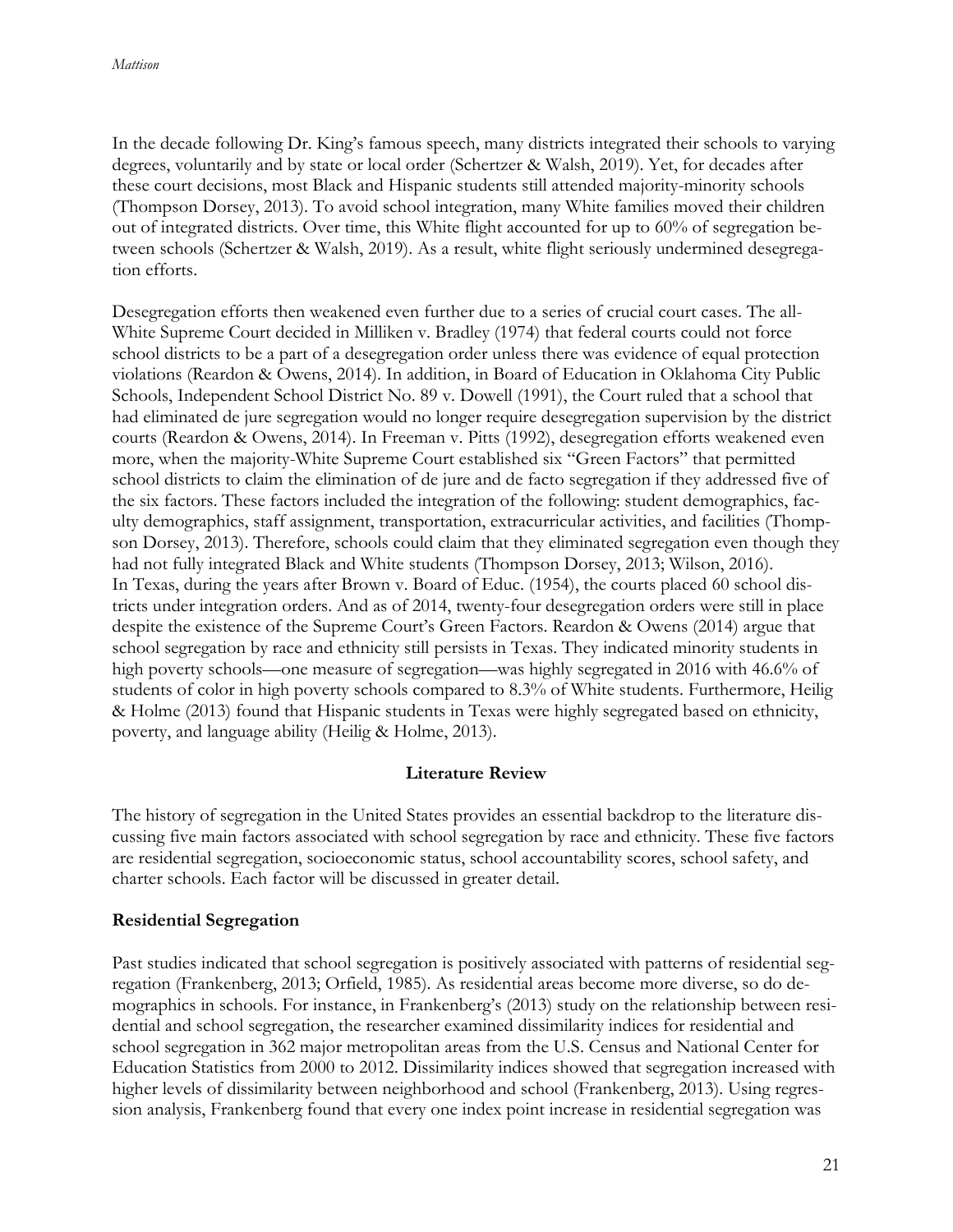associated with a one index point rise in school segregation. However, when she disaggregated her data by state, she noticed that this relationship was slightly weaker in southern states compared to the northern states. The relationship was also weaker when analyzing Hispanic students only (Frankenberg, 2013).

Frankenberg's (2013) work reinforced what Orfield (2013) argued for decades that segregated schools were linked to segregated neighborhoods. Orfield (2013) indicated that starting in the 1960s, states began to push municipalities to implement integration mandated by Brown v. Board of Educ. (1954). Many states and municipalities complied by decoupling school attendance zones from neighborhoods, which were highly-segregated. However, Orfield (2013) pointed out that the following Supreme Court decisions weakened the decision in Brown v. Board of Educ. (1954): Milliken v. Bradley (1974), Board of Education in Oklahoma City Public Schools, Independent School District No. 89 v. Dowell (1991), and Freeman v. Pitts (1992). As a result, schools started to become just as segregated as neighborhoods (Orfield, 2013).

## **Socioeconomic Status**

Previous research also indicated that school segregation is negatively associated with socioeconomic status because income determines what housing people can afford and therefore influences residential segregation. Iceland and Wilkes (2006) conducted a study to determine the relationship between socioeconomic status and residential segregation using multivariate analysis on data from the United States Census Bureau on 331 American metropolitan areas between 1990 and 2000. These researchers determined that socioeconomic status had a strong negative association with residential segregation, especially for Hispanic people (Iceland & Wilkes, 2006). Bischoff and Reardon (2014) conducted a similar study on 117 American metropolitan areas between 1970 and 2009 using the United States Census Bureau data. They found a strong positive relationship between income inequality and residential segregation. This means that as income inequality increased, so did residential segregation and, therefore, school segregation. They also found that this residential segregation was most significant among Black and Hispanic people (Bischoff & Reardon, 2014).

## **School Accountability Scores**

Some past studies have uncovered a positive relationship between accountability scores and school segregation. For instance, Davis et al. (2015) conducted a study to determine the relationship between accountability regimes created under the No Child Left Behind (NCLB) Act and school segregation. These researchers conducted multiple regression analysis using 1987-2011 data from the annual Common Core Data (CCD) census along with enrollment and population data from the United States Census Bureau. They determined that Black-White school segregation increased with the passing of NCLB and that these segregation effects were the strongest in states that had preexisting accountability regimes. They attribute this increase in segregation to White parents moving their children to whiter schools with higher accountability ratings (Davis et al., 2015).

Heilig and Holme (2013) conducted a similar study to determine the relationship between school accountability rating and segregation by race and ethnicity. They conducted logistic regression using 2011 data from the United States Census Bureau and 2011 accountability ratings data from the Texas Education Agency. They found a strong negative association between school accountability rating and segregation by race and ethnicity, especially Hispanic students (ELLs; Heilig & Holme, 2013).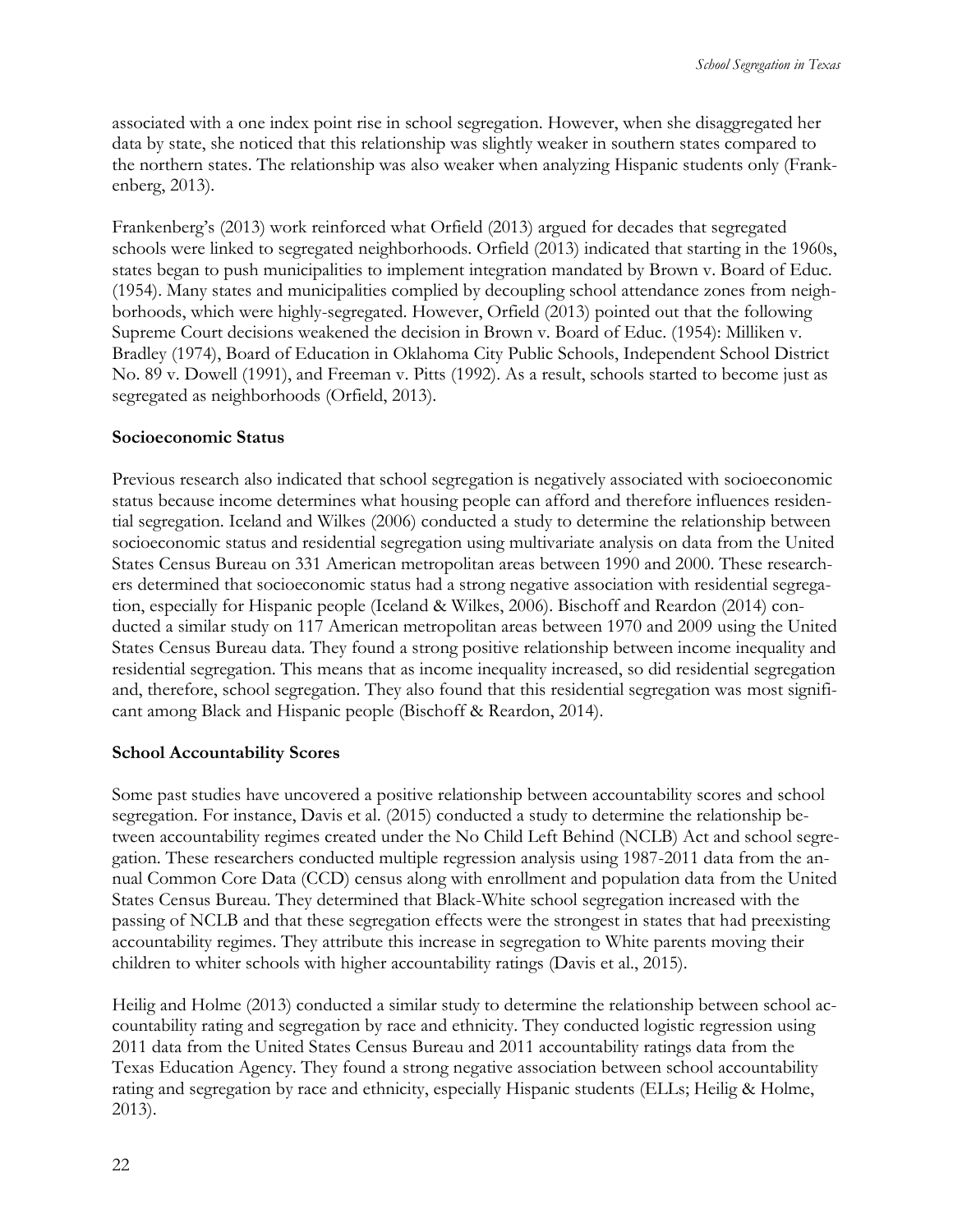## **School Safety**

Researchers use the term school safety in a variety of ways. For instance, Lenzi et al. (2017) used a broad definition of school safety in their study of 49,638 California students ages 10 to 18 participating in the 2010–2012 California Healthy Kids Survey. These researchers defined school safety as the absence of bullying, fighting, and violent crime. They also included in their definition of psychological safety when, for instance, students earn bad grades (Lenzi et al., 2017). By contrast, our definition of school safety aligns with Mayer and Jimerson (2018), who framed the concept within a discussion of school violence. These researchers presented models for the prevention, identification, and eradication of violence in schools (Mayer & Jimerson, 2018).

Past studies also showed a negative relationship between school violence and segregation of students by race and ethnicity. For example, Eitle and Eitle (2003) conducted a study using 1999-2000 data from the Florida Department of Education on student enrollment and violent incidents in 67 urban and suburban school districts. They also used county demographics data from the United States Census Bureau. These researchers conducted multiple regression analyses, using two segregation indices (dissimilarity and racial inequality) for the independent variables and incidences of school violence for the dependent variable. Meanwhile, they controlled for school characteristics. Eitle and Eitle (2003) found a negative relationship between school segregation and violence and a positive relationship between racial inequality and violence.

Eitle and Eitle (2003) use social strain and social control frameworks to explain their findings. Social strain occurs when different races and ethnicities mix, and hostility or stereotyping ensues, putting a strain on social relationships. The social control framework indicates that people who experience the indignities associated with racial inequality come to distrust the education system, including school rules. As a result, they commit more violent offenses (Eitle & Eitle, 2003). Several studies in the past tested social strain and social control theories. Most recently, Paez (2018) studied cyberbullying within the framework of social strain theory. Cyberbullying involves harassing and demeaning emails, text messages, and social media posts (Paez, 2018). Paez (2018) used data from the 2009/2010 Health Behavior in School-Aged Children (HBSC) study and conducted a multivariate logistic regression analysis to identify significant factors associated with engagement in cyberbullying. Results show that students who experienced strain engage in cyberbullying (Paez, 2018).

## **Charter Schools**

Past research presents mixed results on the relationships between charter schools and school segregation. Wilson (2019) argued that charter schools are the new driver of school segregation in the United States. She argues that predominantly-White charter schools are creating enclaves where White parents can segregate their children from students of color (Wilson, 2019). Furthermore, Kotok et al. (2017) conducted a study in Pennsylvania that revealed the transfers of Black and Latino students from traditional public to charter schools tended to create higher levels of segregation. Stein (2015) conducted a similar study in Indianapolis and found that the introduction of school choice in charter schools increased levels of racial isolation. However, unlike in Pennsylvania charter schools, segregation as racial isolation occurred in Indianapolis, because White families tended to choose schools with higher percentages of White students.

By contrast, Rapp and Eckes (2007) studied data from 32 states and found that charter schools were slightly more segregated, but were not actively segregating students. These researchers demonstrated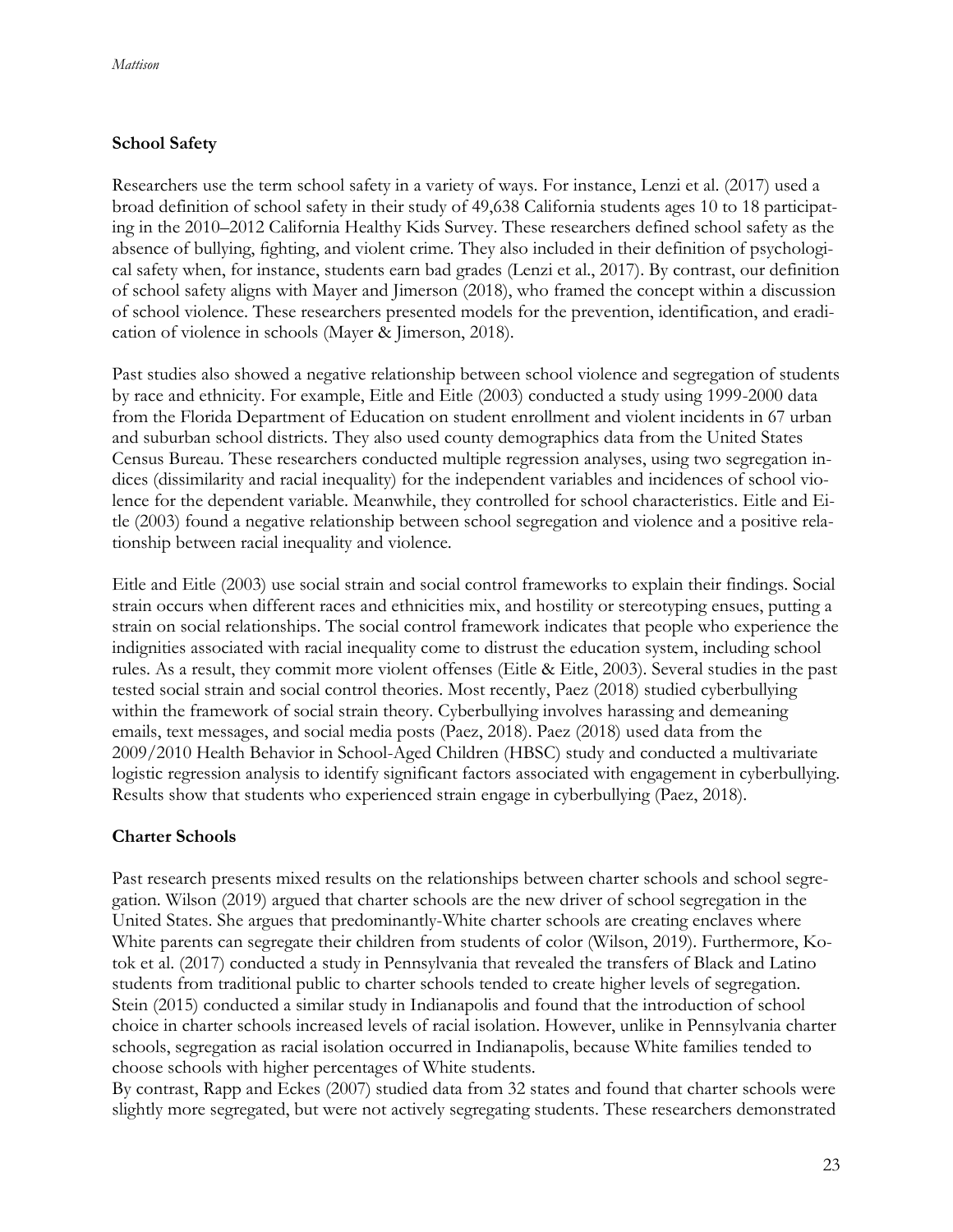that segregation in charter schools resulted from parent choice, a lifting of mandatory desegregation orders, and the language in statutory requirements for charter schools. Furthermore, Mickelson et al. (2018) and Jacobs (2011) argue that charter schools mirror community segregation and parent preferences for neighborhood schools, which perpetuates historical segregation by race and ethnicity. Vasquez Heilig et al. (2016) argued that some charter schools in Texas actually chose specifically to open in and serve these specific residentially segregated communities.

Finally, Abioye (2019) points out that the charter school movement for accountability and social justice began as early as 1990 in West Oakland, California, which was an epicenter of the Black Panther Party and civil rights movements. The author indicates that the two charter schools that opened there had a majority-Black student population, faculty, and leadership, which was a source of pride. According to Abioye (2019), these two schools were gathering places that strengthened the African American community (Gintis, 2012).

#### **Methods and Data Source**

In this section, we begin with a description of measuring school segregation. As Reardon and Owens (2014) indicate, a researcher's choice of segregation measurement has a major impact on their perception of it. After discussing segregation measurement, we explain our statistical methods and data sources.

#### **Measuring Segregation**

Some researchers conceive of segregation as separateness and measure it by the degree of isolation one group has from another (Massey & Denton, 1988; Orfield, 2001). These researchers would consider a school with 97% Hispanic students ethnically segregated because the student body is almost completely isolated from non-Hispanic children. Other researchers view segregation as unevenness between groups (James & Taeuber, 1985; Massey & Denton, 1988). They accordingly would consider a school segregated if its student demographics diverged from the racial and ethnic makeup of other schools in and out of the district, or if these demographics diverged from those of the community (i.e., county, city or zip code). These two different views of segregation have led to the development of 20 varying indices (Frankel & Volij, 2010). And as Kotok et al. (2017) point out, researchers could use these 20 indices to reach several different conclusions about levels of segregation in Texas.

Reardon and Owens (2014) indicate that there is no "correct" way to measure segregation. The choice of measurement depends on whether researchers focus on the peer effects or compositional effects of segregation (Reardon & Owens, 2014). Peer effects result from the transfer of achievement norms that occur in integrated schools from White to non-White students (Reardon & Owens, 2014). Researchers who focus on peer effects use isolation metrics that measure exposure to White students. For example, Fiel (2013) conducted a study on school segregation using 1993 to 2010 national data from multiple sources and determined that Black isolation decreased by 6.3% while Hispanic isolation increased by 7.6%. He argues that Hispanic isolation increased because of population changes. Furthermore, Siegel-Hawley & Frankenberg (2012) found that isolation of Black students from their White peers increased in many southern metropolitan areas by up to 10% in the ten years leading up to 2009.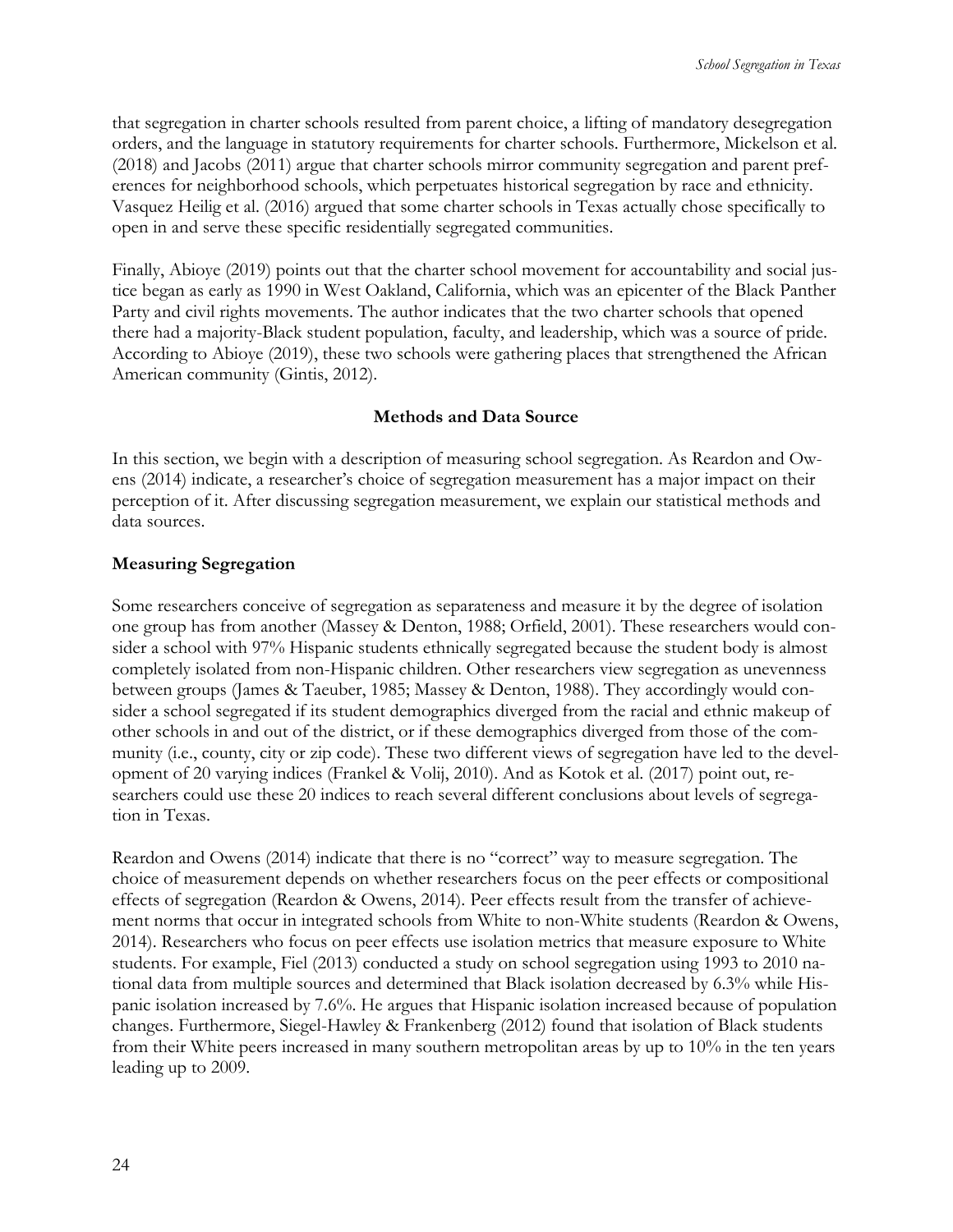By contrast, researchers who focus on compositional effects measure segregation using unevenness metrics. For example, the Atkinson Index measures within-district segregation by subtracting the sum, over all schools in a district, from some weighted geometric average of the percentages of each group who attend the school (Frankel & Volij, 2010). These weights are nonnegative and add up to one, e.g. 1-(.5)^a (.2)^b-  $\lbrack$  (.5)  $\rbrack$  ^a  $\lbrack$  (.8)  $\rbrack$  ^b where .5 and .2 are a school's racial or ethnic demographics. The variables a and b are the weights that add up to 1. These weights account for the relative sizes of schools within a district (Frankel & Volij, 2010).

Conger (2005) conducted a study on school segregation of New York City elementary students focusing on compositional effects. He used data from 1995-1996 and 2000-2001, and a measurement called the Segregation Index, which is a measure of demographic unevenness. He determined that the segregation of Black students stood at 45%, and the unevenness of Hispanic students was 32%. These percentages indicated the racial and ethnic segregation in New York City elementary schools, with 100% being the maximum level of segregation and 0% being the minimum, meaning schools were completely integrated (Conger, 2005). We provide this context for 45% and 32% because the meaning of percentages can vary by different types of segregation measurement.

This study measures segregation as unevenness rather than isolation and exposure for a couple of reasons. First, van Ewijk and Sleegers' (2010) meta analysis of many school segregation studies indicates that peer effects on student achievement are generally small and vary greatly by race and ethnicity. As a result, the isolation and exposure metrics concerned with peer effects do not measure the most critical aspects of school segregation. Second, as Schaeffer (2019) from the Pew Research Center reported, Texas is second only to California in the number of counties that have become majority non-White in the past two decades due to a birth rate that is higher for Hispanics than for White people. Schaeffer (2019) predicted that the trend will continue and suggested that schools in these increasingly non-White counties could become more racially and ethnically isolated as the proportion of White students decreases. Therefore, isolation and exposure metrics would actually be measuring demographic changes unrelated to traditional segregation caused by White flight or zoning policies.

Furthermore, the methods in this study differ from the 20 segregation indices Kotok et al. (2017) described. Those 20 indices measure unevenness through demographic composition differences between schools within a district or between districts, in contrast to our methods measuring compositional differences between a school and a distinct geographic area (Frankel & Volij, 2010). As a result, our methods did not require adjustment for relative school sizes within a district, unlike the Atkinson Index, because we compared school demographics to those of a geographic area. We measured segregation of Black students—in both traditional public and public charter schools—by subtracting the percentage of Black students for each school from the percentage of Black people in each campus' respective zip code. We then took the absolute value of the difference. For instance, if a school had a student population that was 10% Black and the campus zip code was 50% Black, then the school's level of segregation was 40%. A 0% would mean that a school's Black population mirrors neighborhood demographics, and therefore has no segregation. Using these methods, segregation could be as large as 100%, depending on the relative makeup of school and zip code populations. We used the same methods for measuring segregation of Hispanic students.

We separated Texas school districts by school type to conduct our statistical analysis and modeling. We used a dummy variable, coding traditional public schools as "0" and open-enrollment public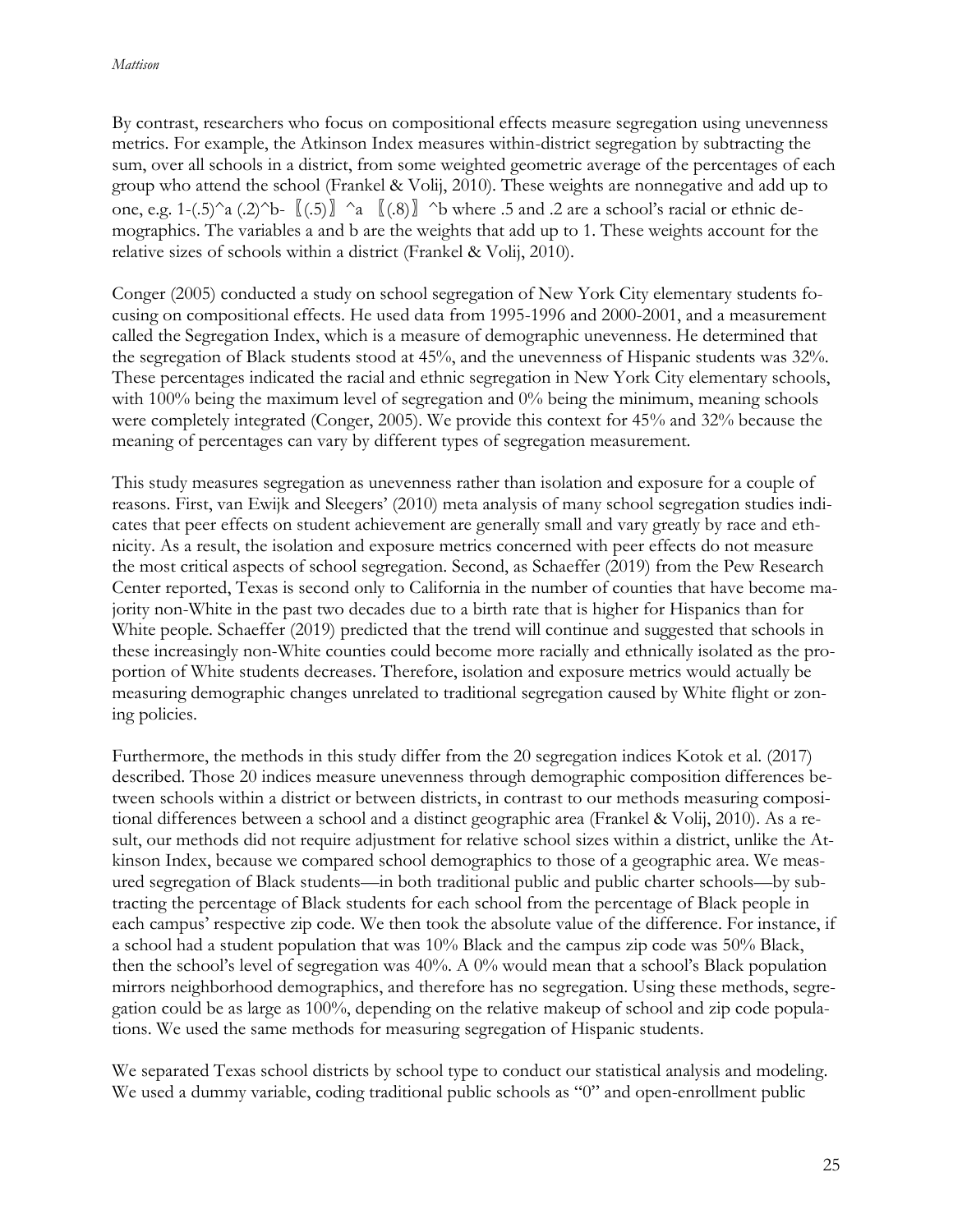charter schools as "1." As described in Chapter 11 of the Texas Education Code, traditional Texas public schools are part of the independent school districts that have existed in the state since the late 1800s. Open-enrollment charter schools are part of open-enrollment charter districts, which the Texas Legislature created in 1995 as a part of Senate Bill 1. According to Chapter 12 of the Texas Education Code, these open-enrollment charter districts include traditional campuses, dropout recovery schools, and residential treatment centers. Open-enrollment charter schools do not include virtual campuses or private tuition-based schools. Open-enrollment charters also do not include home-rule charters described in Chapter 12 of the Texas Education Code or district-charter partnerships created as a part of Senate Bill 1882 in the 85th Texas Legislative Session.

We separated our segregation data by charter versus traditional public schools, because there are few important systematic differences between these school types in Texas that could lead to different levels of segregation. First, according to the first section in Chapter 12 of the Texas Education Code, one of reasons the Texas Legislature created public charter schools was to improve student achievement by providing school choice to students in failing schools. Many failing schools in Texas are majority-minority (Sepulveda, 2019). Therefore, one of public charters' priority populations by default are Black and Hispanic students (Vasquez Heilig et al., 2016). Second, some public charters were founded to cater to specific racial, ethnic and cultural demographics (Vasquez Heilig et al., 2016). Third, public charters in Texas a percentage of teachers of color that is two times that of traditional public schools, which could attract more families of color (Texas Education Agency, 2020).

## **Statistical Analysis and Models**

After measuring Black and Hispanic segregation by school type, this study involved descriptive statistics for each independent and dependent variable in its sample of Texas school districts, e.g. the sample size, mean, standard deviation, the minimum, the maximum and skewness. The study then involved a pair of two-sample t-tests in determining how segregation differs between public charter and traditional public schools. The first t-Test included the segregation measurements of Hispanic students in charter versus traditional public schools. The second t-Test included segregation measurements of Black students in charter versus traditional public schools.

Last, two rounds of multiple regression analyses were conducted to determine which factors were associated with Black and Hispanic segregation. Independent variables in the first and second round included the following: % EcoDis Students; Accountability Score; Safety Funding Per Pupil; and Charter Schools. We used the following variables to control for community and school characteristics: % Black by Zip Code; % Hispanic by Zip Code; % White by Zip Code; % White Teachers; Discipline Students; Enrollment Size; and Median Income. The dependent variable in this first round was segregation of Black students, and the dependent in the second round was segregation of Hispanic students. The multiple regressions were conducted in SPSS using the listwise function to achieve the largest possible effect size. We hypothesized that these two rounds of multiple regression analysis would generate statistics to enable us to build the following two equations to estimate segregation of Black students (a) and Hispanic students (b).

*BlackSeg=B\_0+B\_1∙% Black by Zip Code+B\_2∙% Hispanic by Zip Code+B\_3∙% White by Zip Code+B\_4∙% White Teachers+B\_5∙% EcoDis Students+ B\_6∙Discipline Students+B\_7∙Accountability Score+B\_8∙Enrollment Size+B\_9∙Safety Funding Per Pupil+B\_10∙Median Income+B\_11∙Charter School+U*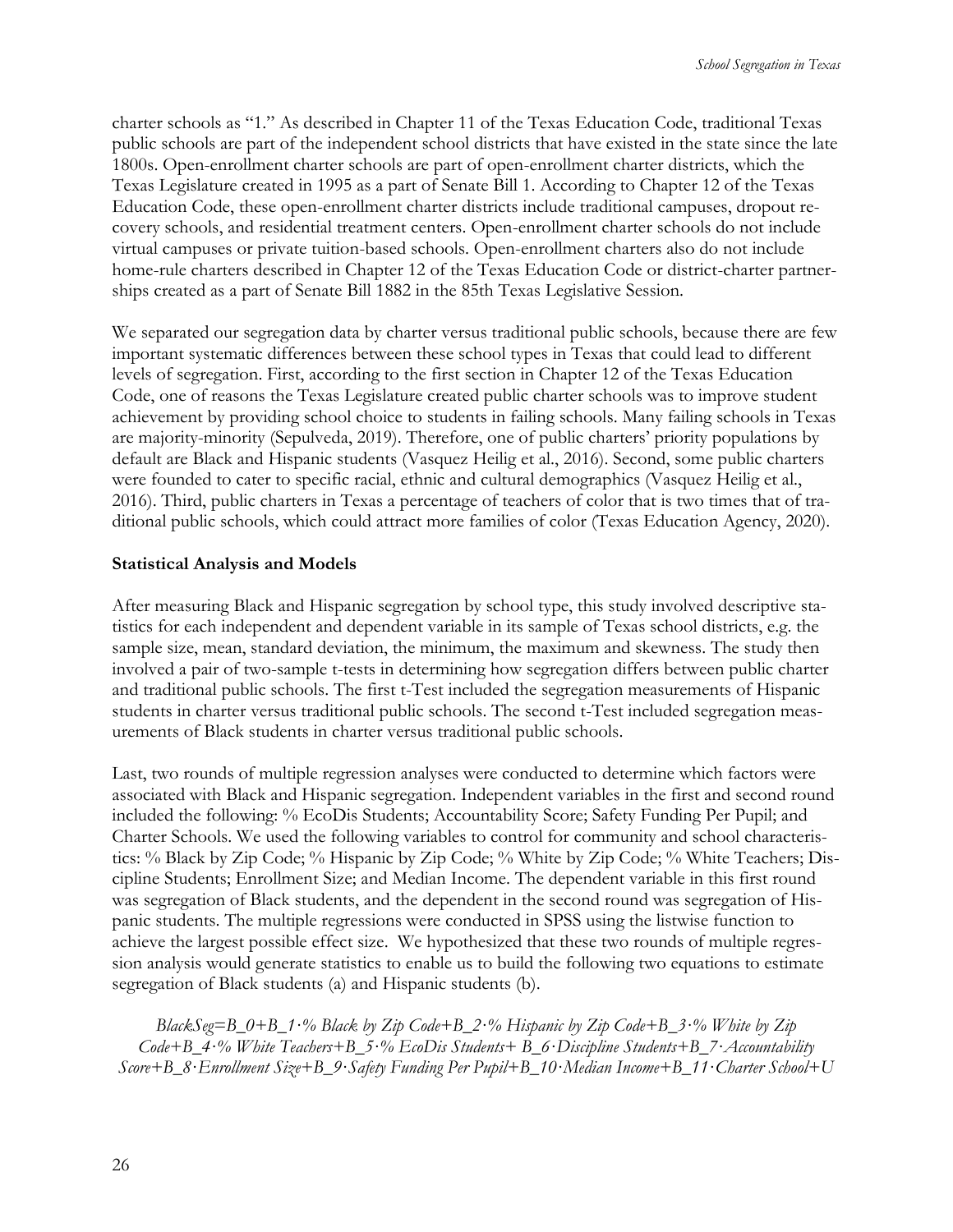*HispSeg=B\_0+B\_1∙% Hispanic by Zip Code+B\_2∙% Black by Zip Code+B\_3∙% White by Zip Code+B\_4∙% White Teachers+B\_5∙% EcoDis Students+ B\_6∙Discipline Students+B\_7∙Accountability Score+B\_8∙Enrollment Size+B\_9∙Safety Funding Per Pupil+B\_10∙Median Income+B\_11∙Charter School+U*

In regression equations (a) and (b),  $B_0$  is the intercept constant, U is the error term and  $B_1$  are the coefficients estimated in the regression analysis for each independent variable. Estimated coefficients represent the predicted change in BlackSeg and HispSeg for a one-unit change in the independent variables. These estimated coefficients—including their standard errors, standardized coefficients, t-statistics, and p-values—appear in Tables 1 and 2 in the Appendix.

## **Data Sources for Study**

The 2018 school enrollment rates for calculating the segregation of Black and Hispanic students came from the Texas Education Agency's (TEA's) 2018 PEIMS (Public Education Information Management System) Standard Reports. The United States Census Bureau's American Community Survey provided 2018 population rates for Hispanic and Black people by zip code and county, in addition to 2018 data on median income. Finally, school-level datasets for the following came from the TEA's 2018 Texas Academic Performance Reports: the percentage of economically disadvantaged students, the percentage of White teachers, the percentage of students in the discipline population, school accountability scores, and safety and security funding per pupil.

The study sample included 6,089 schools. Because a random sample of data by zip code from the American Community Survey was used, the 6,089 sample of schools was the result of a probability sample that is generalizable to the population of schools in Texas.

## **Results**

After conducting the pair of two-sample t-tests, we determined that the mean levels of segregation of Black students in public charters and traditional public schools were 10% to 7%, respectively. We found a statistically significant difference between these means at a 0.05 alpha level, meaning that segregation of Black students was slightly higher than in public charter schools. By contrast, the average levels of segregation of Hispanic students in public charters and traditional public schools were 16% to 15%, respectively, which was not a statistically significant difference at a 0.05 alpha level.

## **Factors Associated with Segregation of Black Students**

Table 1 in the Appendix presents results from the second multiple regression analysis, the beta coefficients of which constitute the regression model. According to the standardized beta coefficients β column, % Black by Zip Code had the strongest positive relationship to segregation of Black students. Every 1% increase in % Black by Zip Code was associated with a 0.18% increase in segregation of Black students. The % EcoDis Students had the second strongest positive relationship to the segregation of Black students. Every 1% increase in % EcoDis Students was associated with a 2.4% increase in segregation of Black students.

Three variables with the strongest negative relationship to segregation of Black students include the following: % Hispanic by Zip Code, % White Teachers, and the Enrollment Size. The five remaining variables—% White by Zip Code, Accountability Score, Safety Funding Per Pupil, % White Teachers, and Charter School—had the weakest (but still statistically significant) negative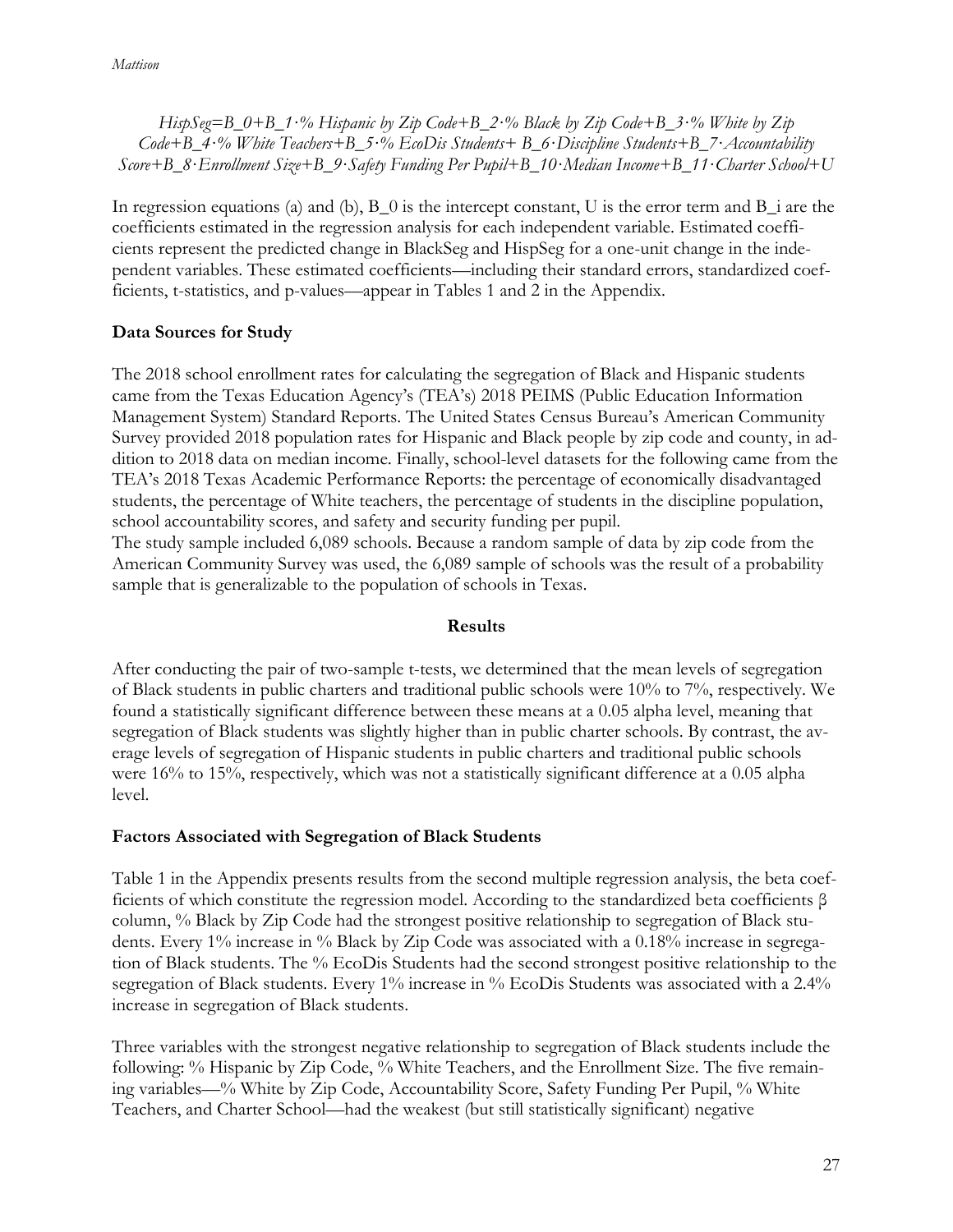relationship to segregation of Black students. Every 1% increase in % Hispanic by Zip Code was associated with a 0.082% decrease in Black segregation. Every 1% increase in Accountability Score was associated with a 0.002% decrease in Black segregation. Every 1% increase in Safety Funding Per Pupil was associated with a 0.005 decrease in Black segregation. Every 1% increase in % White Teachers was associated with a 5% decrease in Black segregation.

*BlackSeg=B\_0+0.18∙% Black by Zip Code-0.082∙% Hispanic by Zip Code-4.087∙% White by Zip Code-0.046∙% White Teachers+2.358∙% EcoDis Students-0.033∙Accountability Score-0.002∙Enrollment Size-0.005∙Safety Funding Per Pupil+1.648∙Charter School+U*

## **Factors Associated with Segregation of Hispanic Students**

Table 2 in the Appendix presents results from the first multiple regression analysis modeling segregation of Hispanic students. The values in column B are the beta coefficients in the regression model. According to the standardized beta coefficients in the column labeled β, the four beta coefficients with the strongest relationship to Hispanic segregation include the following: % EcoDis Students, % Hispanic by Zip Code, % Black by Zip Code and % White by Zip Code. Because the coefficient for % EcoDis Students is positive, it is positively associated with Hispanic segregation. For every 1% increase in % EcoDis Students, segregation of Hispanic students increased by 17%. By contrast, % Hispanic by Zip Code, % Black by Zip Code and % White by Zip Code was negatively associated with Hispanic segregation. Every 1% decrease in Hispanic students was associated with 0.24% decrease in Hispanic segregation. Every 1% decrease in White students was associated with a 0.09% decrease in Hispanic segregation. And every 1% decrease in Black students was associated with a 0.20% decrease in Hispanic segregation.

Discipline Students, Accountability Score, Enrollment Size, and % White Teachers also had negative beta coefficients, meaning that they were negatively associated with Hispanic segregation. Every 1% increase in Discipline Students was associated with a 3.5% decrease in Hispanic segregation. And every 1% increase in Accountability Score was associated with a 0.05% decrease in Hispanic segregation. Every school enrollment increase of 1 student was associated with a 0.002% decrease in Hispanic segregation. Finally, every 1% increase in % White Teachers was associated with a 0.09% decrease in Hispanic segregation.

Based on this multiple regression analysis, we modified our hypothesized model from the methodology section to the following:

*HispSeg=B\_0-0.242∙% Hispanic by Zip Code-0.201∙% Black by Zip Code-9.119∙% White by Zip Code-0.089∙% White Teachers+17∙% EcoDis Students -3.492∙Discipline Students-0.052∙Accountability Score-0.002∙Enrollment Size+U*

## **Discussion**

Results from this study provide evidence to support claims by Reardon and Owens (2014) and others that segregation of Black and Hispanic students still exists in Texas public schools. However, we measured segregation as unevenness metrics by examining the difference of demographic compositions between school and zip code. The findings in this study suggest that school segregation is less severe than indicated in studies that measure segregation using isolation metrics. Furthermore, contrary to previous studies by Conger (2005) and others, the average segregation of Hispanic students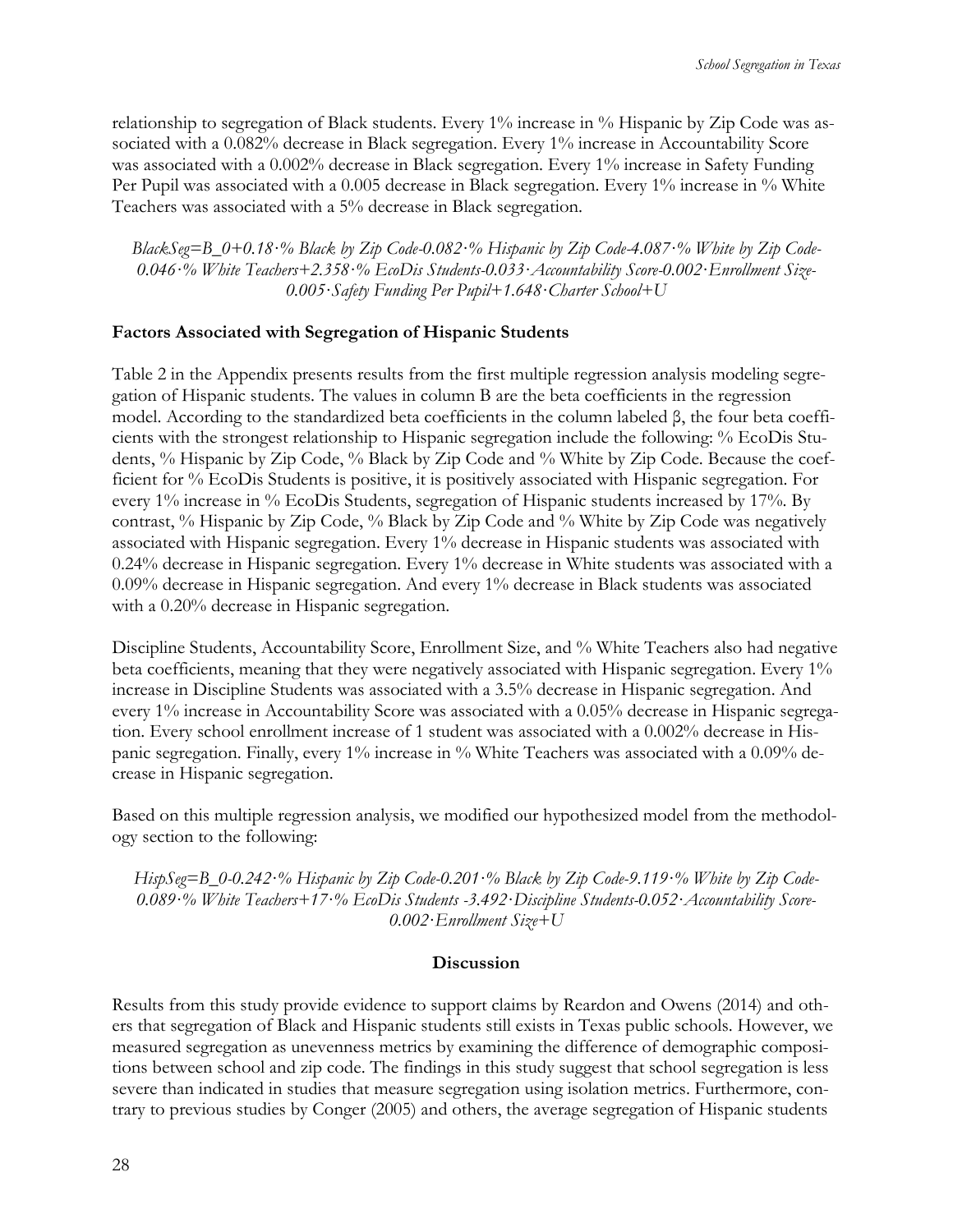was higher than the segregation of Black students. Finally, results were just as mixed as previous studies on the differences of segregation by school type. Segregation exists in both traditional public and public charter schools, but Black students are slightly more segregated in charters.

## **Factors Associated with Segregation of Black Students**

The studies reviewed in the literature indicated that socioeconomic status, school safety, and charter schools should be positively associated with the segregation of Black students. The literature review further indicated that school accountability scores should be negatively associated with the segregation of Black students. Our study results provide evidence to confirm the positive association between socioeconomic status, school safety, and charter schools and school segregation of Black students. Our study results also provide evidence to support a negative association between school safety and the segregation of black students. The coefficients for % EcoDis Students and Charter Schools were positive, but the coefficients for Accountability Score and Safety Funding Per Pupil were negative.

## **Factors Associated with Segregation of Hispanic Students**

The literature review indicated that socioeconomic status should be positively associated with the segregation of Hispanic students. The results of this study confirm findings from Iceland and Wilkes (2006) and Bischoff and Reardon (2014) because the coefficient for % EcoDis Students was positive. The literature review furthermore indicated that school safety and charter schools should be positively associated with the segregation of Hispanic students. However, our study results only provide evidence of negative associations between school accountability scores and the segregation of Hispanic students. The coefficient for the Accountability Score was negative. However, in our model, a 1% increase in the segregation of Hispanic students would be associated with a 20% decrease in accountability score, which is equivalent to a drop of 2 letter grades in the Texas  $A - F$  system. Alternatively, a 1% decrease in the segregation of Hispanic students would be associated with a 20% increase in the Accountability Score. Therefore, we should not expect to see monumental changes in the segregation of Black students in the presence of radically changing accountability scores.

By contrast, our study results do not provide evidence for negative associations between the segregation of Hispanic students and the factors Median Income and Charter School. These two factors did not end up in our final regression model because they were not statistically significant. One possible reason for the statistically insignificant relationship between Safety Funding Per Pupil and the segregation of Hispanic students is that the relationship between violence and integration that Eitle and Eitle (2003) discuss may look different for the integration of Hispanic versus Black students. This is an area that requires more research. A possible reason for the statistically insignificant relationship between Charter Schools and the segregation of Hispanic students is the pervasiveness of Hispanic segregation of all public schools, including traditional public campuses. The t-test we conducted in this study, finding no statistically significant difference in the segregation of Hispanic students, supports this explanation.

## **Conclusion**

Over sixty years ago, the Supreme Court ordered United States schools to desegregate. The Little Rock Nine and others then fought resistance to integration for many years after the Court's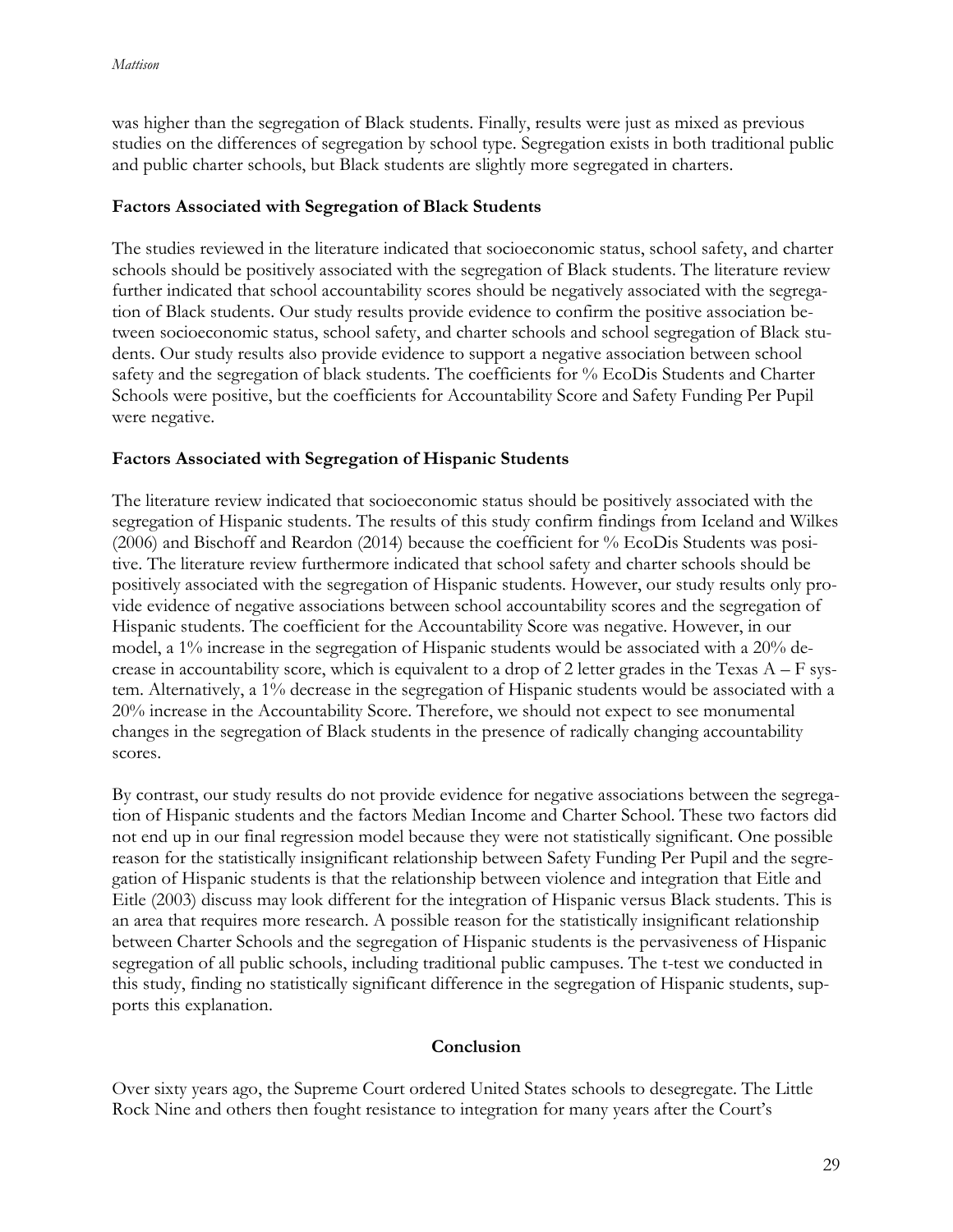decision. And only by the 1970s did hundreds of the most resistant school districts nationwide began to integrate after the Court ordered them to implement desegregation plans. The Little Rock Nine pushed the United States to honor the constitution's equal protection clause enshrined in the 14th amendment. Furthermore, their steadfastness provided future civil rights leaders a powerful image of justice to evoke and remind the public of this nation's promise to treat all people equally, especially in education through desegregation. However, desegregation efforts have stalled in the past three decades, even though the population of Black and Hispanic students nationwide has increased dramatically (Reardon & Owens, 2014).

This study investigated the current state of school segregation by race and ethnicity in Texas, and how it differs between public charter and traditional public schools. We also investigated the factors associated with variations in segregation in Texas public schools. Additionally, this study offers new insights on some differences in the segregation of Hispanic students, which were not discussed in past research. Therefore, researchers must study these differences in more depth. It is also important for the public and their lawmakers to consider these differences when making decisions about future efforts to further desegregate Texas public schools.

 $\overline{\phantom{a}}$ 

**TIMOTHY MATTISON** completed his Ph.D. in Educational Leadership at the University of Texas at San Antonio and currently works as the Director of Policy and Research at the Texas Public Charter Schools Association (TPCSA). Before joining TPCSA, Dr. Mattison worked for six years as a High School Math Teacher, Instructional Coach, and Assistant Principal in San Antonio. He earned two master's degrees in Global Policy Studies and Russian Studies at the University of Texas at Austin, where he specialized in international trade and finance. He completed his B.S. in Political Science from the University of Wisconsin-La Crosse. Dr. Mattison has published scholarly work on the factors influencing teacher labor supply in Texas, and on extending Medicare to Mexico. His dissertation focused on the factors influencing teacher happiness and psychological wellness.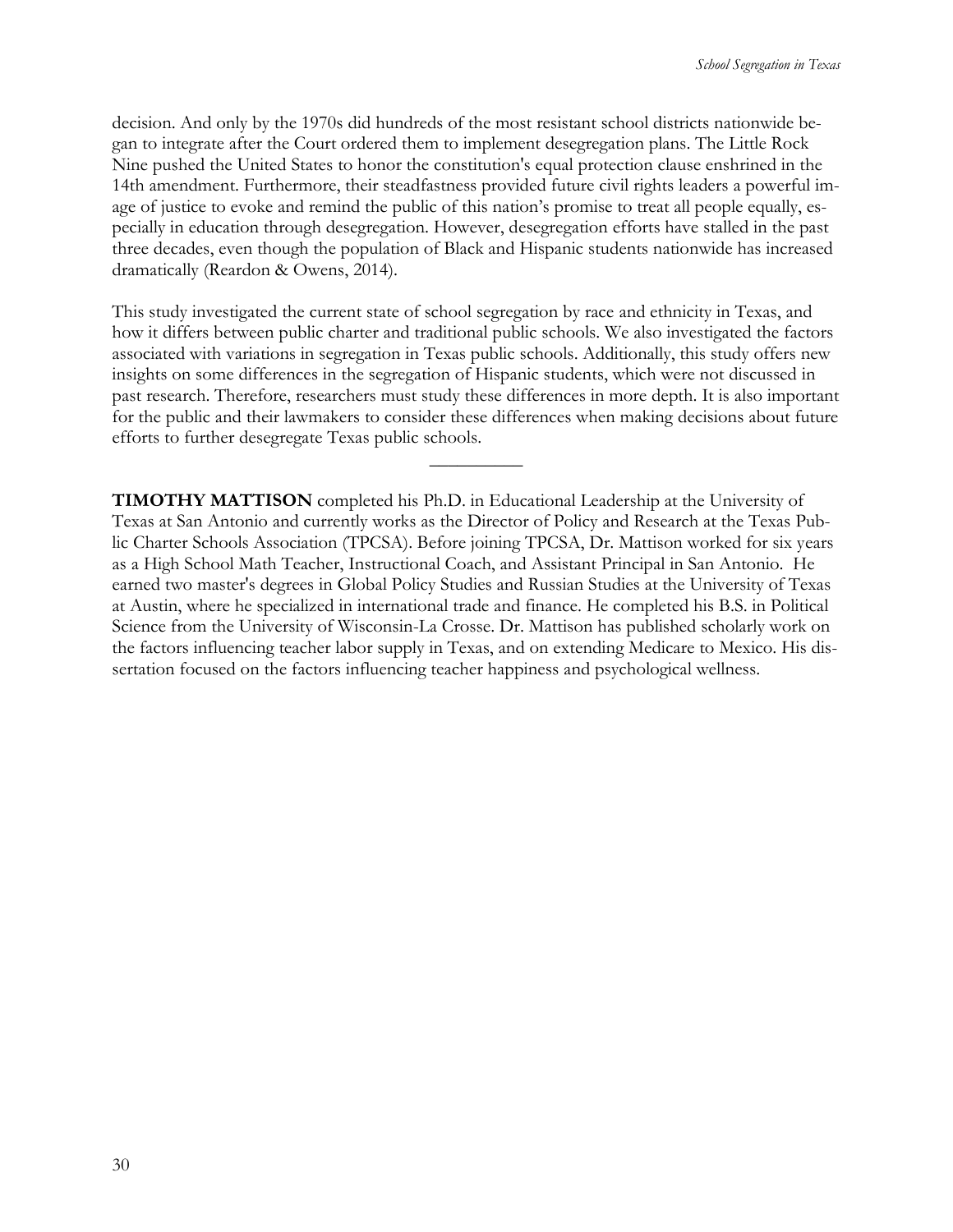#### **References**

- Abioye, A. (2019). *The Black Panther Party's Tools for Liberatory Education: Lessons from the Oakland Community School* (Doctoral dissertation, Fielding Graduate University).
- Bischoff, K., & Reardon, S. F. (2014). Residential segregation by income, 1970–2009. *Diversity and disparities: America enters a new century,* 43.
- Boucher, D. M. (2017). Utility of VO Key's black population density theory in the desegregation of southern us public universities 1948–1963. *The Journal of Negro Education, 86*(1), 25-39.
- Boustan, L. P. (2010). Was postwar suburbanization "white flight"? Evidence from the black migration. *The Quarterly Journal of Economics, 125*(1), 417-443.
- Boustan, L. P. (2013). *Racial residential segregation in American cities* (No. w19045). National Bureau of Economic Research.
- Boustan, L. P. (2016). *Competition in the promised land: Black migrants in northern cities and labor markets*. Princeton, NJ: Princeton University Press.
- Casella, R. (2003). Security, schooling, and the consumer's choice to segregate. *The Urban Review, 35*(2), 129-148.
- Condron, D. J., Tope, D., Steidl, C. R., & Freeman, K. J. (2013). Racial segregation and the Black/White achievement gap, 1992 to 2009. *The Sociological Quarterly, 54*(1), 130-157.
- Conger, D. (2005). Within-school segregation in an urban school district. *Educational Evaluation and Policy Analysis, 27*(3), 225-244.
- Davis, T., Bhatt, R., & Schwarz, K. (2015). School segregation in the era of accountability. *Social Currents, 2*(3), 239-259.
- Thompson Dorsey, D. N. (2013). Segregation 2.0: The new generation of school segregation in the 21st century. *Education and Urban Society, 45*(5), 533-547.
- Eitle, D., & Eitle, T. M. (2003). Segregation and school violence. *Social Forces, 82*(2), 589-616.
- Fiel, J. E. (2013). Decomposing school resegregation: Social closure, racial imbalance, and racial isolation. *American Sociological Review, 78*(5), 828-848.
- Fitzgerald, S. (2007). *The Little Rock Nine: Struggle for Integration*. North Mankato, MN: Capstone.
- Frankel, D. M., & Volij, O. (2007). Measuring segregation. *Economics Working Papers (2002–2016), 180*. Retrieved from the Iowa State University website: http://lib.dr.iastate.edu/econ\_las\_workingpapers/180
- Frankenberg, E. (2013). The role of residential segregation in contemporary school segregation. *Education and Urban Society, 45*(5), 548-570.
- Friends of Bernie Sanders. (2020). Bernie on the Issues [Issues brief]. Retrieved from https://berniesanders.com/issues/
- Hanushek, E. A., Kain, J. F., & Rivkin, S. G. (2009). New evidence about Brown v. Board of Education: The complex effects of school racial composition on achievement. *Journal of labor economics, 27*(3), 349-383.
- Harris, N. L. (2019). Adequate education: The eisregarded fundamental right and resurgence of segregation of bublic schools. *Mitchell Hamline L. Rev., 45*, 237.
- Hasian, M. A. (1996). *The rhetoric of eugenics in Anglo-American thought.* Atlanta, GA: University of Georgia Press.
- Heilig, J. V., & Clark Jr, B. (2018). New insights and directions: Considering the impact of charter school attributes on communities of color. *Journal of Transformative Leadership and Policy Studies-Vol, 7*(1), 3.
- Heilig, J. V., Holme, J. J., LeClair, A. V., Redd, L. D., & Ward, D. (2016). Separate and unequal: The problematic segregation of special populations in charter schools relative to traditional public schools. *Stan. L. & Pol'y Rev., 27*, 251.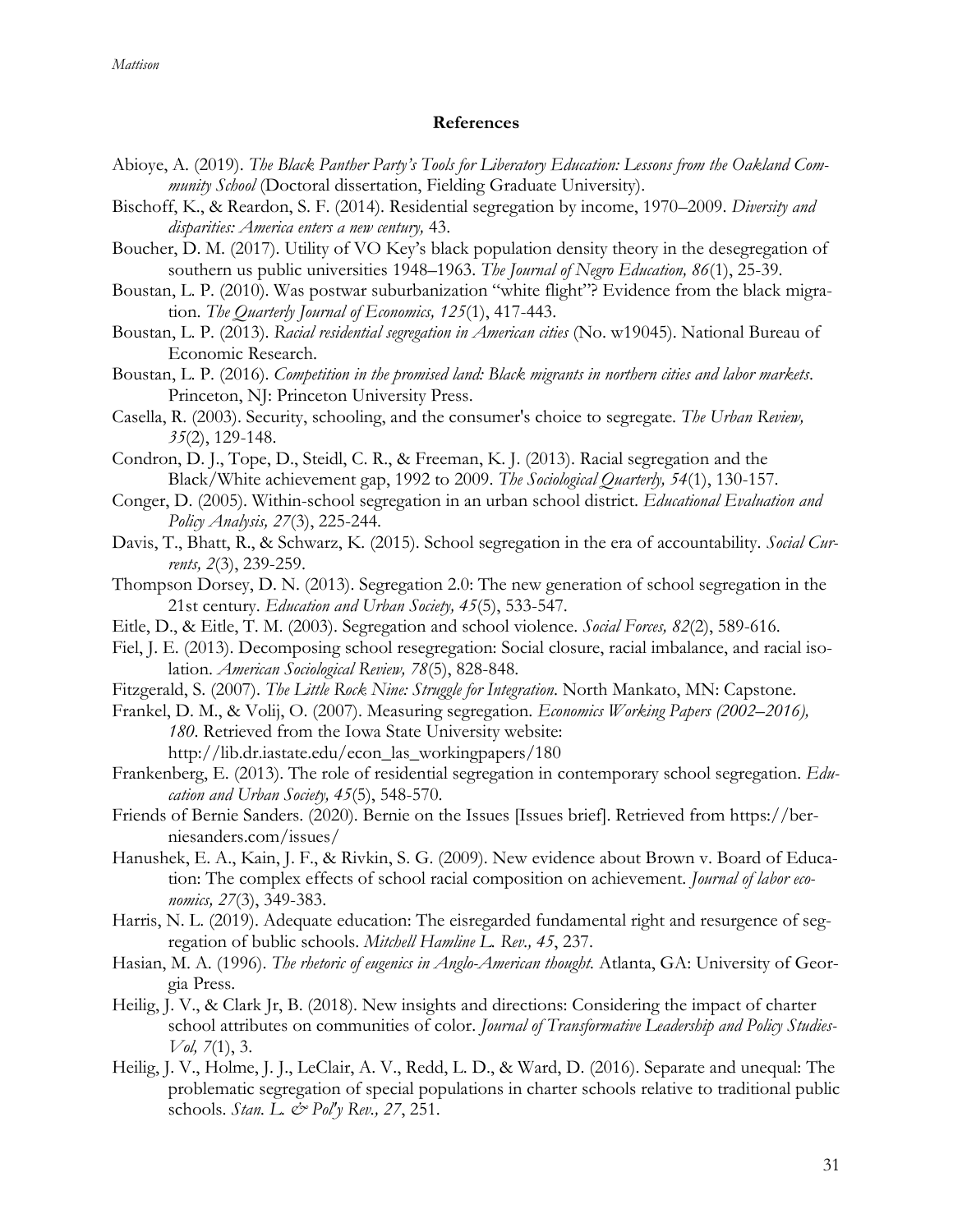- Iceland, J., & Wilkes, R. (2006). Does socioeconomic status matter? Race, class, and residential segregation. *Social Problems, 53*(2), 248-273.
- Jacobs, N. (2013). Understanding school choice: Location as a determinant of charter school racial, economic, and linguistic segregation. *Education and Urban Society, 45*(4), 459-482.
- Kotok, S., Frankenberg, E., Schafft, K. A., Mann, B. A., & Fuller, E. J. (2017). School choice, racial segregation, and poverty concentration: Evidence from Pennsylvania charter school transfers. *Educational Policy, 31*(4), 415-447.
- Kreisman, D., & Steinberg, M. P. (2019). The effect of increased funding on student achievement: Evidence from Texas's small district adjustment. *Journal of Public Economics, 176*, 118-141.
- Massey, D. S., & Denton, N. A. (1988). The dimensions of residential segregation. *Social forces, 67*(2), 281-315.
- Mayer, M. J., & Jimerson, S. R. (2018). *School Safety and Violence Prevention: Science, Practice, Policy.* APA Books. Available from: American Psychological Association. 750 First Street NE, Washington, DC 20002.
- Mickelson, R. A. (2015). The cumulative disadvantages of first-and second-generation segregation for middle school achievement. *American Educational Research Journal*, *52*(4), 657-692.
- Musgrave, P. B. (Ed.). (2019). *Mexico and the united states: studies in economic interaction*. Abingdon, United Kingdom: Routledge.
- Orfield G. 2001. *Schools more separate: consequences of a decade of resegregation*. Cambridge, MA: Harvard University Press.
- Orfield, G., Ee, J., Frankenberg, E., & Siegel-Hawley, G. (2016). " Brown" at 62: School segregation by race, poverty and state. *Civil Rights Project-Proyecto Derechos Civiles*.
- Rapp, K. E., & Eckes, S. E. (2007). Dispelling the myth of "white flight" an examination of minority enrollment in charter schools. *Educational Policy, 21*(4), 615-661.
- Reardon, S. F., & Owens, A. (2014). 60 years after Brown: Trends and consequences of school segregation. *Annual Review of Sociology, 40*, 199-218.
- Schaeffer, K. (2019, November 20). *In a rising number of U.S. counties, Hispanic and black Americans are the majority.* Pew Research Center. https://www.pewresearch.org/fact-tank/2019/11/20/ina-rising-number-of-u-s-counties-hispanic-and-black-americans-are-the-majority/
- Schwartz, I. (2020, April 11). *Bernie Sanders: I'm Staying On The Ballot To "Shape The New Platform Of The Democratic Party."* Real Clear Politics. https://www.realclearpolitics.com/video/2020/04/11/bernie\_sanders\_im\_staying\_on\_the\_ballot\_to\_shape\_the\_new\_platform\_of\_the\_democratic\_party.html
- Shertzer, A., & Walsh, R. P. (2019). Racial sorting and the emergence of segregation in American cities. *Review of Economics and Statistics, 101*(3), 415-427.
- Sepulveda, F. (2019). Texas School Accountability Ratings: Labeling the school academic effectiveness or a resemblance of students' demographics ratios on each school. *Revista ESPACIOS, 40*(29).
- Stein, M. L. (2015). Public school choice and racial sorting: An examination of charter schools in Indianapolis. *American Journal of Education, 121*(4), 597-627.
- Texas Education Agency. (2020). Texas Academic Performance Report. Retrieved from https://tea.texas.gov/texas-schools/accountability/academic-accountability/performancereporting/texas-academic-performance-reports
- Thompson Dorsey, D. N. (2013). Segregation 2.0: The new generation of school segregation in the 21st century. *Education and Urban Society, 45*(5), 533-547.
- Van Ewijk, R., & Sleegers, P. (2010). The effect of peer socioeconomic status on student achievement: A meta-analysis. *Educational Research Review, 5*(2), 134-150.
- Wilson, E. K. (2019). The new white flight. *Duke J. Const. L. & Pub. Pol'y, 14*, 233.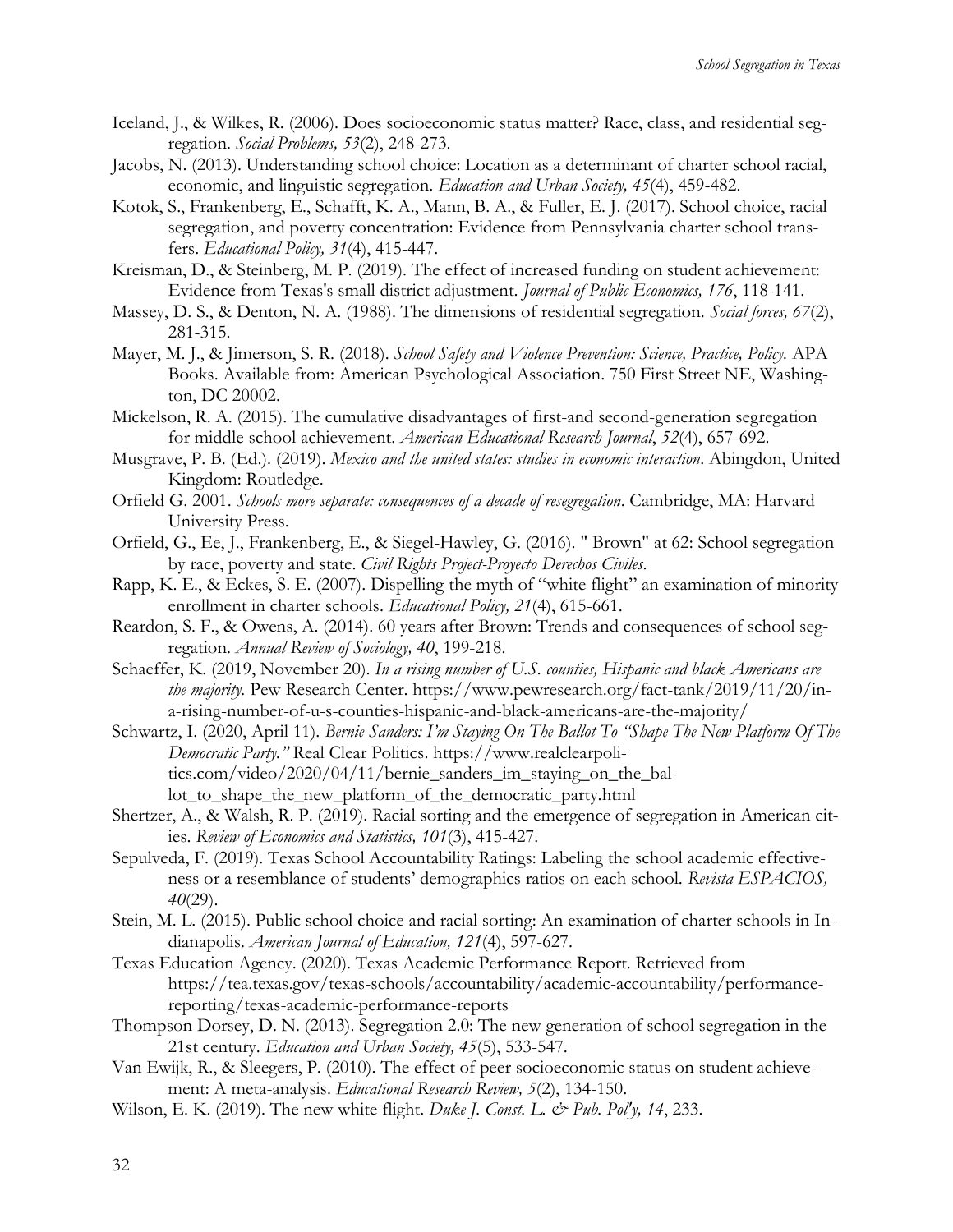Zeitz, J. (2019). *Building the great society: Inside lyndon johnson's white house*. London, United Kingdom: Penguin Books.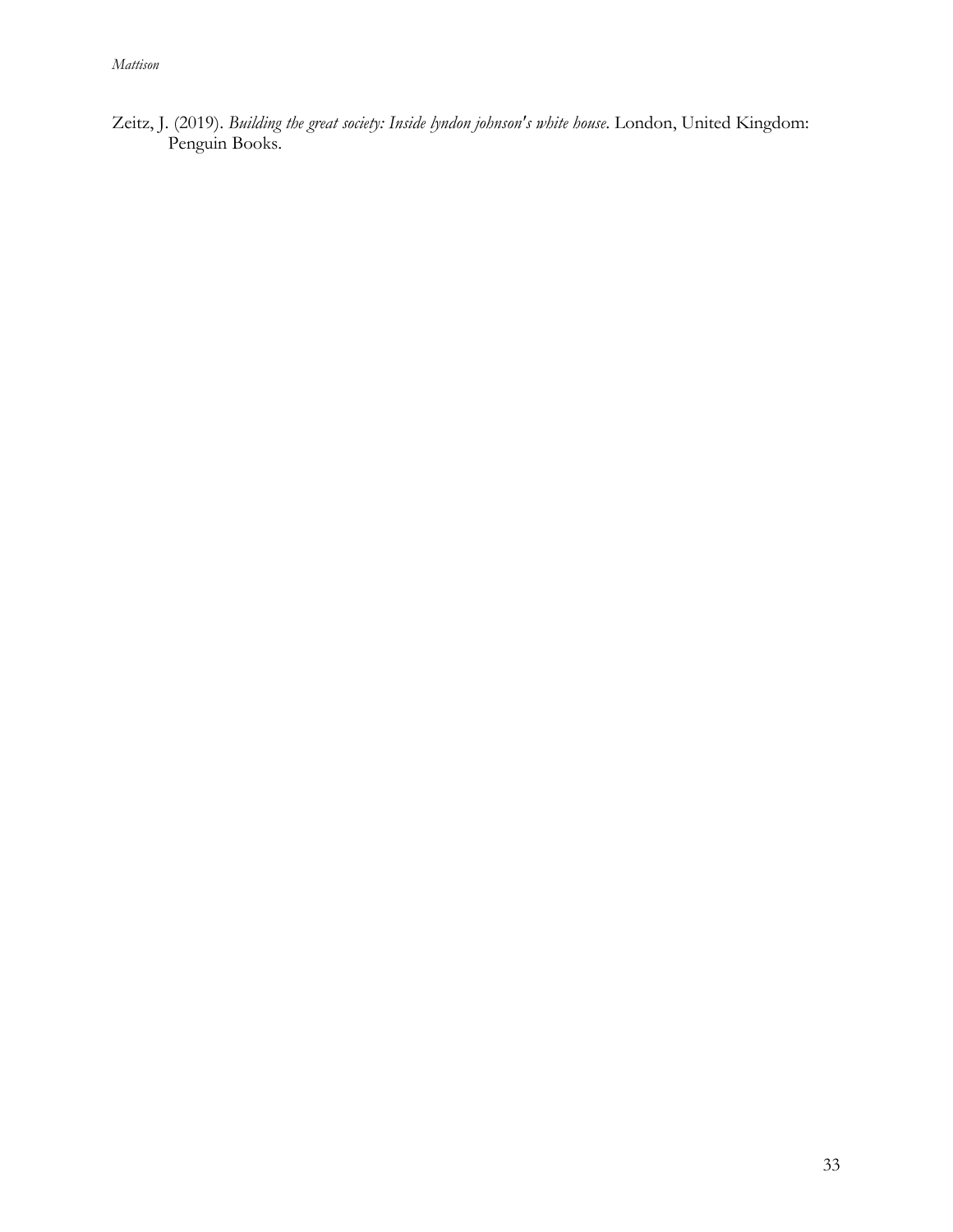## **Appendix**

Table 1

| Independent                 | B          | SE B  | U U<br>β | t        | p     |
|-----------------------------|------------|-------|----------|----------|-------|
| % EcoDis Students           | $2.358**$  | 0.531 | 0.071    | 4.44     | 0.000 |
| % Black by Zip Code         | $0.18**$   | 0.016 | 0.281    | 11.46    | 0.000 |
| Enrollment Size             | $-0.002**$ | 0.000 | $-0.114$ | $-9.8$   | 0.005 |
| % Hispanic by Zip Code      | $-0.082**$ | 0.007 | $-0.230$ | $-12.08$ | 0.000 |
| % White Teachers            | $-0.046**$ | 0.006 | $-0.142$ | $-7.5$   | 0.000 |
| Charter Schools             | $-1.648**$ | 0.361 | $-0.055$ | $-4.56$  | 0.002 |
| % White by Zip Code         | $-4.087**$ | 1.289 | $-0.072$ | $-3.2$   | 0.007 |
| <b>Accountability Score</b> | $-0.033**$ | 0.012 | $-0.034$ | $-2.73$  | 0.000 |
| Safety Funds Per Pupil      | $-0.005*$  | 0.002 | $-0.027$ | $-2.13$  | 0.034 |

*Results from Multiple Regression Analyses, Dependent Variable "Segregation of Black Students"*

*Note.* The *N* in this multiple regression was 6,087 and the effect size of model including all independent variables was 0.257 or 25.7%. EcoDis = Economically Disadvantaged.

\* The single asterisk \* and double asterisk \*\* indicate that the unstandardized coefficient was statistically significant at the 0.05 and 0.01 levels of alpha, respectively.

#### Table 2

*Results from Multiple Regression Analyses, Dependent Variable "Segregation of Hispanic Students"*

| Independent              | Β             | SE B  | ں ب<br>β | t        | p     |
|--------------------------|---------------|-------|----------|----------|-------|
| % EcoDis Students        | 16.923**      | 0.79  | 0.376    | 21.43    | 0.000 |
| Median Income            | $0.0000643**$ | 0.000 | 0.054    | 2.79     | 0.005 |
| % Hispanic by Zip Code   | $-0.242**$    | 0.012 | $-0.499$ | $-20.05$ | 0.000 |
| % White Teachers         | $-0.089**$    | 0.009 | $-0.199$ | $-9.85$  | 0.000 |
| % Black by Zip Code      | $-0.201**$    | 0.026 | $-0.226$ | $-7.85$  | 0.000 |
| <b>Enrollment Size</b>   | $-0.002**$    | 0.000 | $-0.066$ | $-5.40$  | 0.000 |
| % White by Zip Code      | $-9.119**$    | 1.926 | $-0.118$ | $-4.73$  | 0.000 |
| % of Discipline Students | $-3.492**$    | 0.906 | $-0.047$ | $-3.86$  | 0.000 |
| Accountability Score     | $-0.052**$    | 0.018 | $-0.039$ | $-2.94$  | 0.003 |

*Note.* The *N* in this multiple regression was 6,087 and the effect size of model including all independent variables was 0.168 or 16.8%. EcoDis = Economically Disadvantaged.